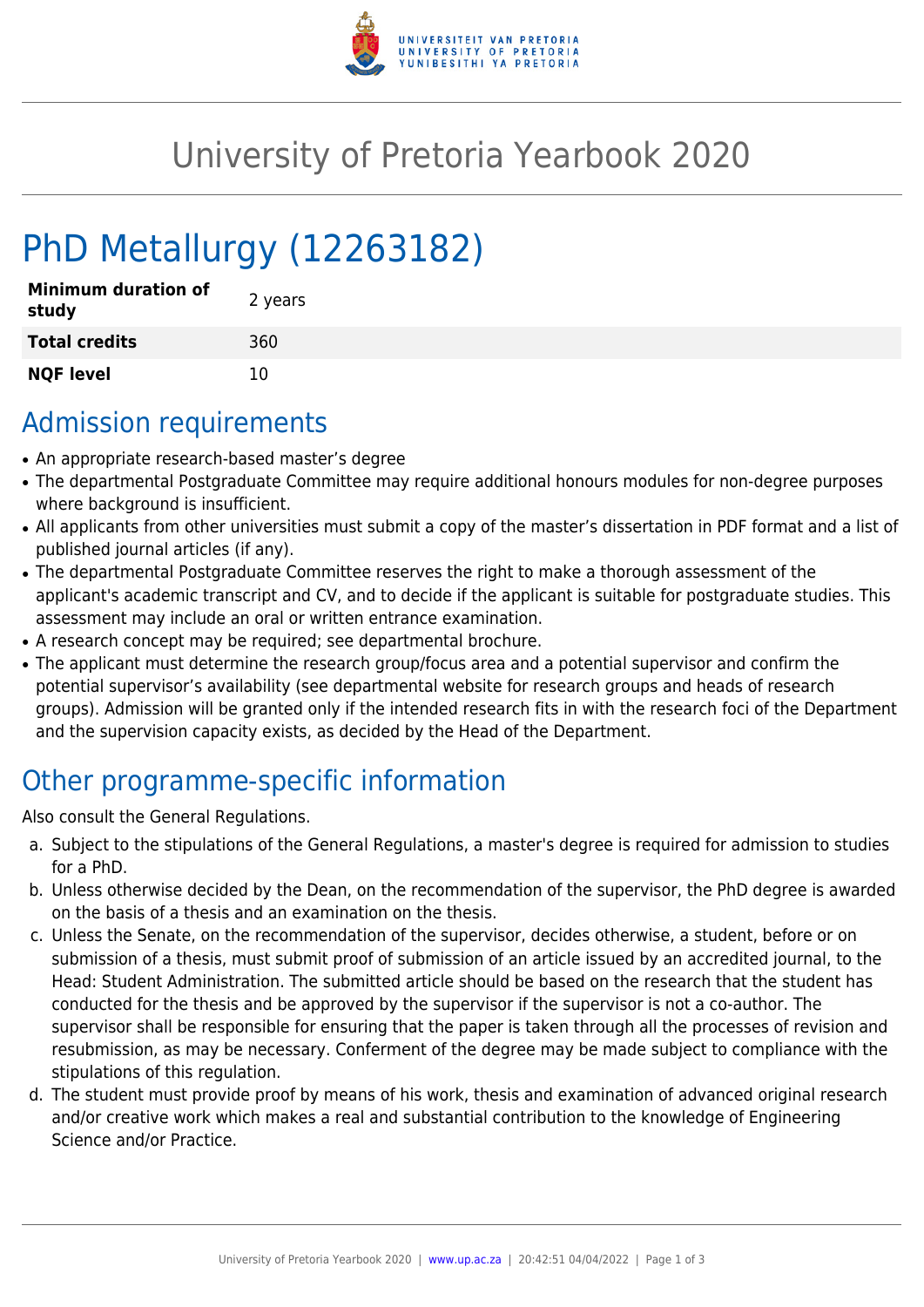

### Curriculum: Year 1

**Minimum credits: 360**

#### **Core modules**

[Thesis: Metallurgy 990](https://www.up.ac.za/faculty-of-education/yearbooks/2020/modules/view/MTG 990) (MTG 990) - Credits: 360.00